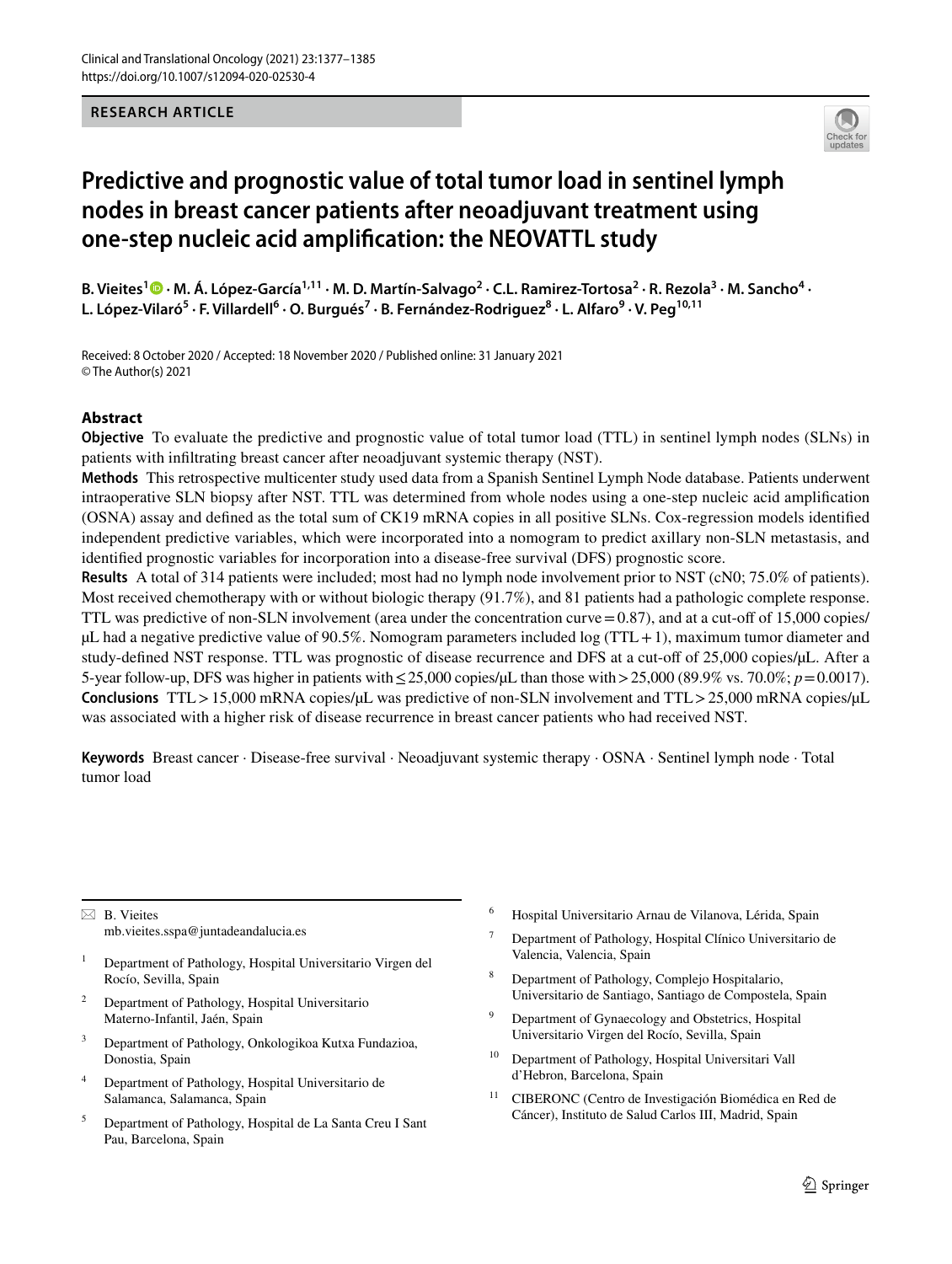## **Introduction**

In 2018, breast cancer was the most common cancer in women worldwide, with 2.1 million incident cases, representing 25.4% of all cancers in women [[1\]](#page-8-0). With the drive for breast-conserving surgery, as well as early treatment for presumed micrometastatic disease, there is an increasing number of early-stage breast cancer patients treated with neoadjuvant systemic therapy (NST) prior to surgery  $[2, 3]$  $[2, 3]$  $[2, 3]$  $[2, 3]$ . Assessment of regional lymph node status provides important prognostic information, and in the case of patients who have undergone NST, sentinel lymph node biopsy (SLNB) has gained attention because of its potential for less invasive management of the axilla; it should ideally take place after, not prior to, NST [\[4\]](#page-8-3). One-step nucleic acid amplifcation (OSNA) assay is an accurate and reliable option for intraoperative molecular analysis of SLN status [\[5\]](#page-8-4).

The OSNA assay (Sysmex, Kobe, Japan) analyzes the whole SLN through a semi-quantitative result based on the detection and real-time reverse transcription-loop-mediated isothermal amplifcation (RT-LAMP) of cytokeratin 19 (CK19) mRNA, and provides accurate intraoperative detection of lymph node metastases  $[6-11]$  $[6-11]$ . High concordance between OSNA and conventional techniques in the detection of breast cancer cells has been observed [\[6,](#page-8-5) [12](#page-8-7)]. OSNA is a commonly used axillary staging method in Europe and Asia, but there has been debate on its use in patients who have undergone NST [\[5](#page-8-4)]. There is, however, evidence that CK19 expression is preserved in breast cancer cells after NST [\[12,](#page-8-7) [13](#page-8-8)] and some studies have shown identifcation of SLN metastases in patients following NST is similar to that in patients who have not undergone NST [[14,](#page-8-9) [15\]](#page-8-10).

In addition, the role of total tumor load (TTL; amount of CK19 mRNA copies in all positive SLN) for assessing non-SLN involvement and patient prognosis continues to be an area of active investigation in early breast cancer [[16,](#page-8-11) [17\]](#page-8-12), with a continued focus on sparing patients from axillary lymph node dissection (ALND). However, data on the predictive and prognostic value of TTL derived from intra-operative OSNA assay in breast cancer patients after NST are lacking. The aim of this retrospective study was to evaluate the predictive and prognostic value of TTL determined from OSNA assessment of SLNs in the neoadjuvant setting in breast cancer patients.

## **Methods**

#### **Study population**

A historical cohort of patients diagnosed with infltrating breast cancer between 2009 and 2012 was selected for this study. Patients where included if they had received NST and had undergone SLNB and evaluation of all complete excised SLNs by OSNA. Patients were excluded from this analysis if they were diagnosed with carcinoma in situ without an infltrating component or any other concomitant neoplasia.

Due to the retrospective nature of this study, selection of patients for SLNB was per usual institutional practice, i.e. patients with minimal or null node involvement evaluated by imaging after NST and deemed to be candidates who would beneft from avoiding axillary dissection. Likewise, NST was administered according to the treating oncologists' decision and per institutional protocols.

# **Data and data source**

Patient data were from eight Spanish hospitals on the LYNOLOG database, an online database created by the Spanish Society for the Study of Sentinel Node (*Sociedad Española para el Estudio del Ganglio Centinela*, SEEGC). The Spanish Society of Senology and Breast Disease (*Sociedad Española de Senología y Patología Mamaria*, SESPM) gave permission to use this database and the Spanish Society of Anatomy and Pathology (*Sociedad Española de Anatomía Patológica,* SEAP) acted as the guarantor. The study was conducted in accordance with the Declaration of Helsinki and guidelines for Good Clinical Practice, after obtaining PEIBA Ethics Committee (*Portal de Ética de la Investigación Biomédica de Andalucía*) approval.

Clinical, pathologic and treatment data were collected, including patient characteristics (sex), NST (type, start and end date), radiotherapy received (yes/no, location  $[break \pm axilla]$ ), tumor characteristics (histologic subtype and grade, presence of in situ carcinoma, lymphovascular invasion, hormone receptor status, human epidermal growth factor receptor 2 [HER2] status, Ki67 proliferation index score, TNM stage before and after NST [cTNM and ycTNM, respectively]), and histologic tumor response according to the Miller–Payne grading system [[18](#page-8-13)] (see Supplementary Methods in Online Resource 1 for a complete list).

#### **Pre‑operative sentinel node assessment**

Axillary lymph nodes (ALNs) were clinically evaluated per institutional protocol, i.e. usually by clinical and ultrasound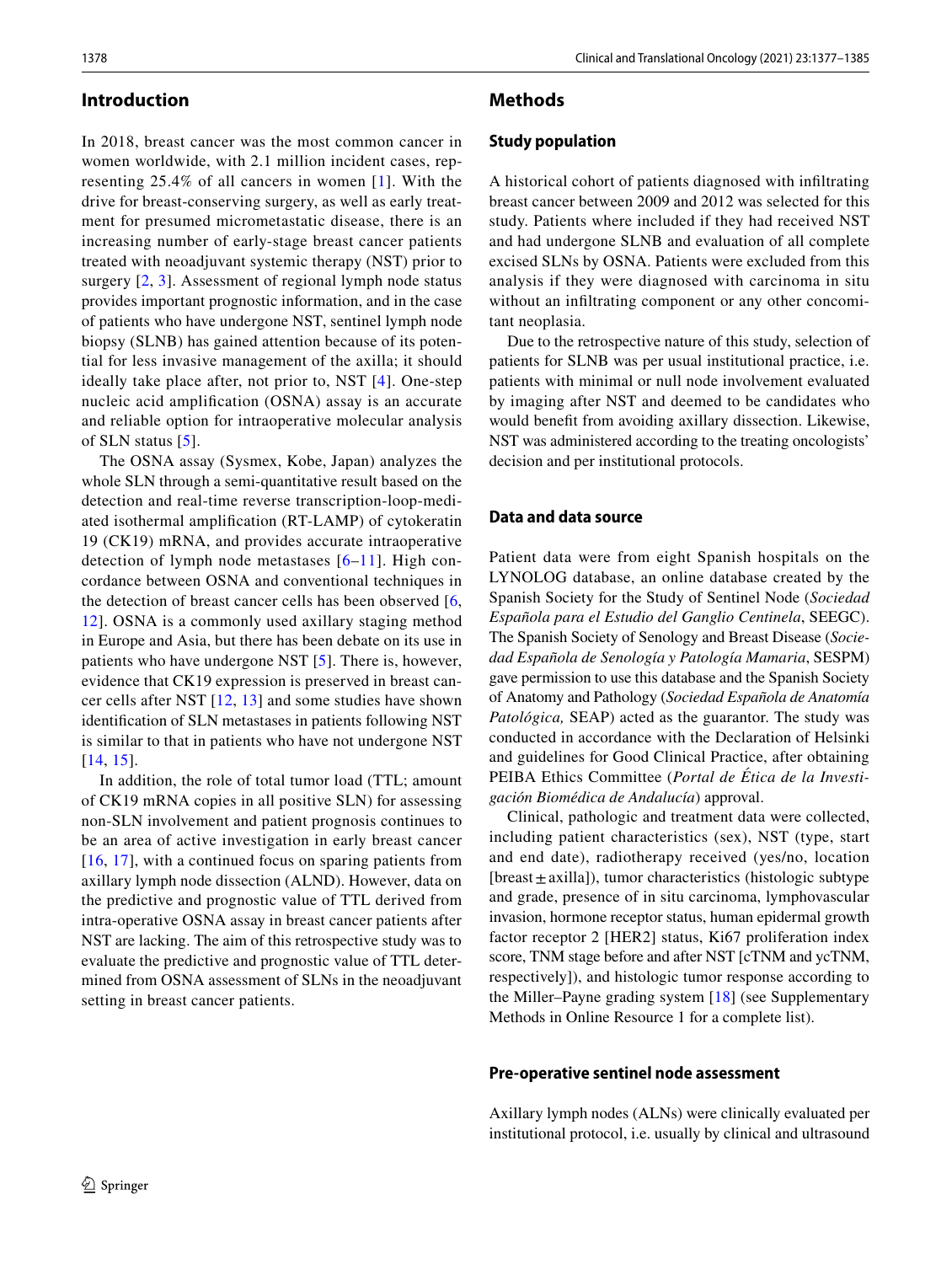examination. Any clinically suspicious ALN underwent histologic confrmation by fne-needle aspiration or core biopsy. SLNB was performed if  $\leq 1$  ALN was positive for metastasis; in general, ALND was performed if some ALNs were positive (with no SLN analysis undertaken).

#### **Detection and OSNA assay of SLNs**

Each institution's pathology department examined each whole lymph node using the OSNA assay, composed of the automated Gene Amplifcation Detector RD-100i and the LYNOAMP BC gene amplifcation reagent (Sysmex Corporation, Kobe, Japan). The assay technique has been described in detail previously [[10](#page-8-14)]. Briefy, the SLN was homogenized in 4 mL of LYNORHAG lysis bufer (Sysmex Corporation, Kobe, Japan). A 2 µL aliquot was used for automated realtime amplifcation of CK19 mRNA with the ready-to-use LYNOAMP reagent on the RD-100i analyzer. Lymph node metastatic status was determined according to the manufacturer's criteria: metastatic (OSNA positive) $\geq 2.5 \times 10^2$  CK19 mRNA copies/µL (hereafter referred to as copies/µL), and non-metastatic (OSNA negative) $< 2.5 \times 10^2$  copies/ $\mu$ L [\[10](#page-8-14)].

## **Study defnitions**

TTL was defned as the total sum of CK19 mRNA copies in all positive SLN, and TTL cut-ofs defned per Peg et al. [\[19\]](#page-8-15). In this analysis, pathologic complete response to NST was defned as a lack of invasive disease according to the TNM approach in the AJCC Cancer Staging Manual (8th ed) [\[20](#page-8-16)], i.e. as no invasive breast tumor (by histopathology) and no metastases in the nodes (by OSNA assay of SLN or histologic analysis of non-SLNs). Treatment response was evaluated histologically using the Miller–Payne grading system. Disease-free survival (DFS) was defned as the period of time with no evidence of disease.

#### **Study objective**

The primary objectives were to determine the predictive value of TTL for the diagnosis of non-SLN metastases in patients after NST and to determine the prognostic value of TTL in determining 5-year DFS.

#### **Statistics**

Descriptive statistics were used for quantitative variables (mean, standard deviation [SD], median, interquartile range [IQR, P25–P75], minimum and maximum) and categorical variables (absolute or relative frequency with corresponding 95% confdence interval [CI]).

The sensitivity, specificity, positive and negative predictive values, accuracy and error rate of TTL was calculated. Area under the receiver operating characteristic (ROC) curve (AUC) was determined to evaluate the predictive value of TTL for axillary non-SLN involvement.

Cox-regression models were constructed to assess the main study objectives. Univariate and multivariate analyses were conducted to identify factors predictive of non-SLN involvement, from which a nomogram was constructed to predict non-SLN involvement. For assessment of prognostic factors, an initial univariate analysis included time to event (recurrence) as the dependent variable, and all potential prognostic factors, including TTL, as independent variables. Thereafter, independent variables reaching a  $p$ -value < 0.25 were included in the multivariate analysis. DFS was calculated by Kaplan–Meier survival analysis. A score to estimate 5-year DFS was also calculated (Supplementary Methods—Online Resource 1).

The planned sample size was 296 patients, determined using estimates from previous studies (disease recurrence rate of  $16\%$  [[21](#page-8-17)] and SD of 1.3 [[22](#page-8-18)]), and calculated using PASS software version 13 (NCSS Statistical Software). This would provide a statistical power of 90% with an alpha-error of 5%. Statistical analyses were performed using SAS software version 9.4 (SAS Institute Inc., Cary, NC, USA).

<span id="page-2-0"></span>**Table 1** Patient demographic and clinical characteristics

| Characteristic                          | All included<br>patients<br>$(n=314)$ |
|-----------------------------------------|---------------------------------------|
| At diagnosis                            |                                       |
| Gender                                  |                                       |
| Male, $n(\%)$                           | 1(0.3)                                |
| Female, n (%)                           | 313 (99.7)                            |
| Tumor type, $n(\%)$                     |                                       |
| Ductal                                  | 262 (84.0)                            |
| Other                                   | 50(16.0)                              |
| Neoadjuvant systemic therapy            |                                       |
| Duration, mean $\pm$ SD (months)        | $4.8 + 2.2$                           |
| Number of cycles, mean $\pm$ SD         | $8.7 \pm 3.3$                         |
| Type, $n(\%)$                           |                                       |
| Chemotherapy $\pm$ biologic therapy     | 288 (91.7)                            |
| Chemotherapy + hormonal                 | 6(1.9)                                |
| Hormonal therapy $\pm$ biologic therapy | 20(6.4)                               |
| Adjuvant radiotherapy, $n$ (%)          |                                       |
| Breast $\pm$ axillary nodes             | 244 (77.7)                            |
| Breast + axillary nodes                 | 50 (15.9)                             |
| $Breat + axillary nodes + ALND$         | 31(9.9)                               |

*ALND* axillary lymph node dissection, *SD* standard deviation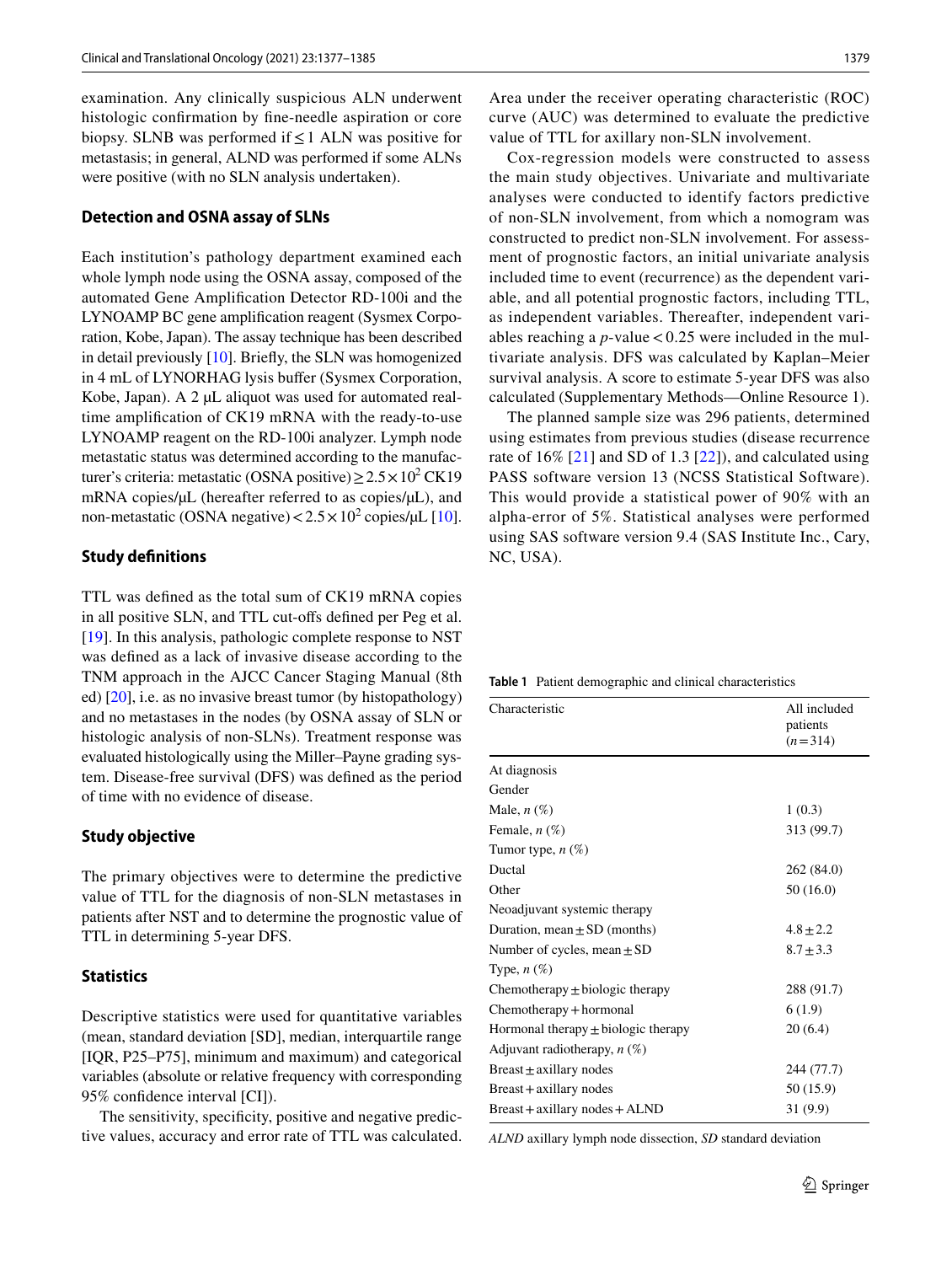## **Results**

## **Patients and treatment**

The study cohort consisted of 314 patients, of whom only one was male (Table [1\)](#page-2-0). Prior to NST, most patients did not have lymph node involvement (cN0; 75.0% of patients assessed), 24.0% were classifed as cN1 and 1.0% as cN2 (Table [2](#page-3-0)). Of the 231 cN0 patients, 129 underwent ALN histologic examination prior to NST, of whom 81 (25.8%) had no metastatic nodal involvement and 48 (15.3%) had metastatic ALN (but most with signs of remission *after* NST); 3 of these 48 patients underwent a SLNB both before and after NST.

Neoadjuvant ST for most patients was chemotherapy with or without biologic or anti-human epidermal growth factor receptor-2 (HER2) agents (91.7%), whereas only 6.4% of patients received hormone therapy (with or without biologic/HER2 treatment) (Table [1\)](#page-2-0). Adjuvant breast irradiation was administered to the majority of patients  $(n=244)$ , of whom 50 also received ALN irradiation. Thirty-one patients underwent both ALND and axillary irradiation; of these, 15 had positive SLNs, but no further axillary treatment was performed. The maximum TTL for these cases was 6,700 copies/µL.

#### **Histopathologic outcomes**

After NST, 69 of 309 patients (22.3%) had a pCR. More patients had a maximum tumor size of  $\leq$  20 mm and better histologic diferentiation and staging after NST than before, and more patients were ycN1 after NST than those who were designated cN1 prior to NST (30.3% vs. 24.0%; Table [2](#page-3-0)). Pathologic tumor features pre- versus post-NST by TTL are shown in Table S1 in Online Resource 2.

During surgery (after NST), OSNA was performed in all patients for molecular analysis of SLNs, and ALND added in 127 (40.4%) for whom OSNA revealed positive SLNs. Pathologic and molecular analysis results are shown in Table [3](#page-4-0). A total of 196 patients (62.4%) were considered to have negative results for residual cancer burden in axillary nodes (TTL < 250 mRNA copies/µL). During surgery, one or two SLN were removed in 227 (72.3%) patients whereas 87 patients (27.7%) had more than two removed (Table [3](#page-4-0)).

#### **Patient outcomes by TTL**

Median follow-up after surgery was 5.2 (IQR 1.5) years. A total of 17 (5.4%) patients died during follow up, of whom 7 (41.2%) had a TTL of>250 copies/µL; 5 (29.4%) had a TTL of 250–25,000 copies/µL, and 5 (29.4%) had a TTL

<span id="page-3-0"></span>

|                             | Table 2 Pathologic tumor characteristics before and after neoadju- |  |  |
|-----------------------------|--------------------------------------------------------------------|--|--|
| vant systemic therapy (NST) |                                                                    |  |  |

| Maximum tumor size                | <b>Before NST</b> | After NST   |  |
|-----------------------------------|-------------------|-------------|--|
|                                   | $n = 267$         | $n = 309$   |  |
| $\leq$ 20 mm                      | 25 (9.4)          | 125 (40.5)  |  |
| $>20$ mm                          | 242 (90.6)        | 103(33.3)   |  |
| Histologic subtype                | $n = 312$         | $n = 312$   |  |
| Ductal (including NOS)            | 262 (84.0)        | 182 (58.3)  |  |
| Others                            | 50(16.0)          | 49 (15.7)   |  |
| Histologic grade                  | $n = 296$         | $n = 307$   |  |
| G1                                | 36(12.2)          | 62(20.2)    |  |
| G <sub>2</sub> and G <sub>3</sub> | 260 (87.8)        | 164(53.4)   |  |
| In situ carcinoma                 | $n = 314$         | $n = 261$   |  |
| No                                | 250 (79.6)        | 162(62.1)   |  |
| Yes                               | 64 (20.4)         | 99 (37.9)   |  |
| Lymphovascular infiltration       | $n = 314$         | $n = 286$   |  |
| No                                | 199 (63.4)        | 192 (67.1)  |  |
| Yes                               | 115 (36.6)        | 94 (32.9)   |  |
| ER                                | $n = 311$         | $n = 111$   |  |
| Negative                          | 84 (27.0)         | 21 (18.9)   |  |
| Positive $(\geq 1\%)$             | 227 (73.0)        | 90(81.1)    |  |
| PR                                | $n = 305$         | $n = 111$   |  |
| Negative                          | 116(38.0)         | 55 (49.5)   |  |
| Positive $(\geq 1\%)$             | 189 (62.0)        | 56(50.5)    |  |
| HER <sub>2</sub>                  | $n = 314$         | $n = 293$   |  |
| Negative                          | 233 (74.2)        | 278 (94.9)  |  |
| Positive $(\geq 1\%)$             | 81 (25.8)         | 15(5.1)     |  |
| Ki67                              | $n = 310$         | $n = 107$   |  |
| $>20\%$                           | 184 (59.4)        | 35 (32.7)   |  |
| $\leq$ 20%                        | 126(40.6)         | 72 (67.3)   |  |
| TNM stage                         | cTNM              | ycTNM       |  |
| 0. T                              | $n = 314$         | $n = 309$   |  |
| In situ                           | NA                | 5(1.6)      |  |
| 0                                 | NA                | 77 (24.9)   |  |
| 1                                 | 26(8.3)           | 115 (37.2)  |  |
| $\overline{c}$                    | 228 (72.6)        | 94 (30.4)   |  |
| 3                                 | 52 (16.6)         | 17(5.5)     |  |
| $\overline{4}$                    | 8(2.5)            | 1(0.3)      |  |
| N                                 | $n = 308$         | $n = 314$   |  |
| $\boldsymbol{0}$                  | 231 (75.0)        | 194 (61.8)  |  |
| 1                                 | 74 (24.0)         | 95 (30.3)   |  |
| $\overline{c}$                    | 3(1.0)            | 24(7.6)     |  |
| 3                                 |                   | 1(0.3)      |  |
| M                                 | $n = 312$         | $n = 314$   |  |
| 0                                 | 312 (100.0%)      | 314 (100.0) |  |

All data are *n* (%) unless otherwise specifed

*G* grade, *TTL* total tumor load, *pCR* pathologic complete response, *ER* estrogen receptor, *HER2* human epidermal growth factor receptor-2, *PR* progesterone receptor, *cTNM* clinical TNM tumor stage, *ycTNM* TNM stage after neoadjuvant therapy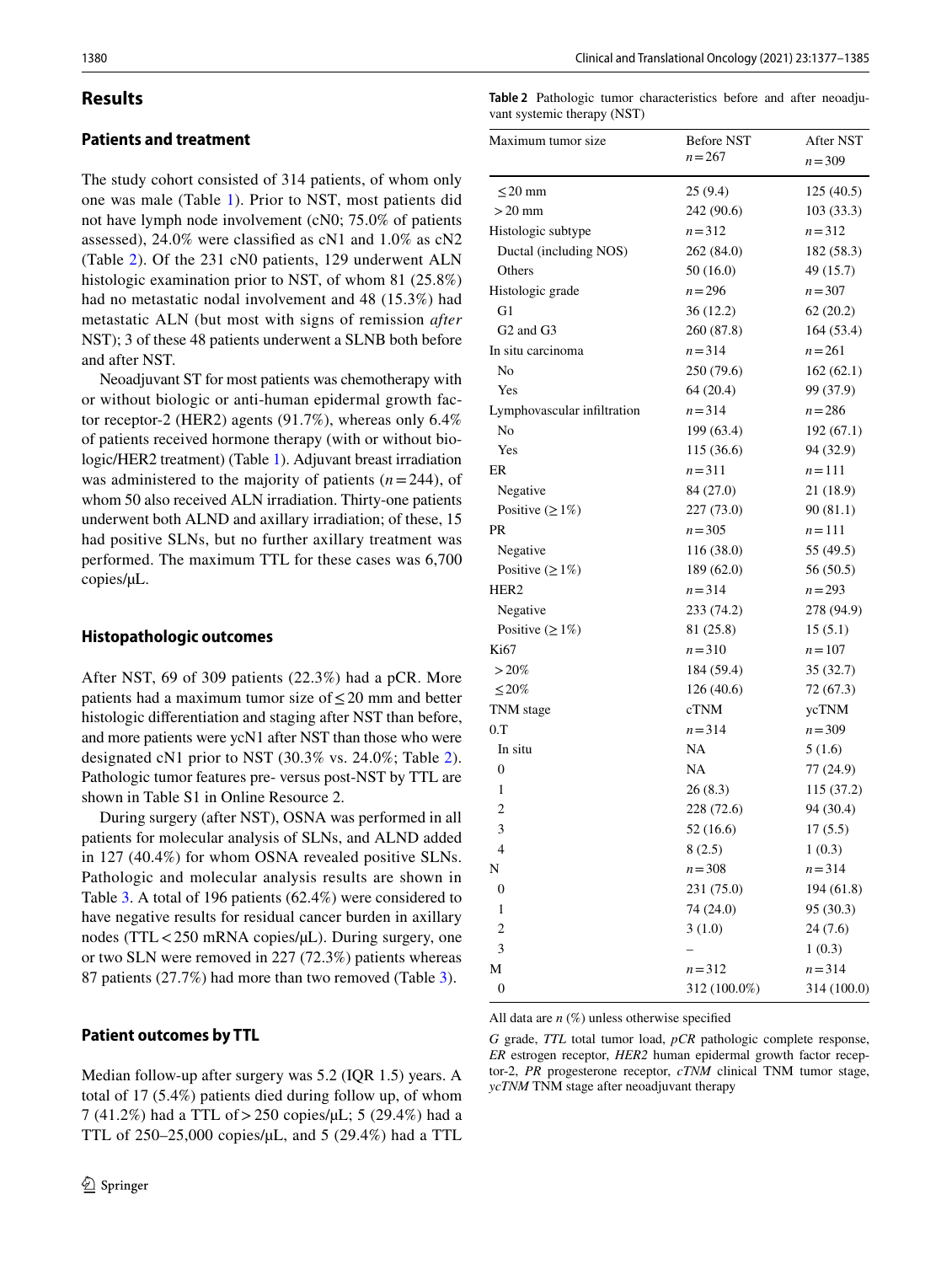<span id="page-4-0"></span>**Table 3** Clinicopathologic characteristics of patients derived from histologic and molecular analyses

| Variables                                    |                      |
|----------------------------------------------|----------------------|
| Total tumor load, copies/µL                  | $n = 314$            |
| $Mean \pm SD$                                | $42,314 \pm 248,208$ |
| 95% CI                                       | 14,754-69,874        |
| Median (min-max)                             | $0(0-3,400,000)$     |
| Time since diagnosis, months                 | $n = 314$            |
| $Mean \pm SD$                                | $6.7 \pm 1.6$        |
| 95% CI                                       | $6.5 - 6.8$          |
| Median (min-max)                             | $6.6(0.0-11.8)$      |
| No. of SLN excised <sup>a</sup> , $n$ (%)    | $n = 314$            |
| 1 or 2                                       | 227 (72.3)           |
| >2                                           | 87(27.7)             |
| No. of metastatic SLN <sup>a</sup> , $n$ (%) | $n = 314$            |
| 0                                            | 196 (62.4)           |
| $1 - 3$                                      | 111 (35.4)           |
| >3                                           | 7(2.2)               |
| ALND, $n$ $(\%)$                             | $n = 314$            |
| No                                           | 187 (59.6)           |
| Yes                                          | 127(40.4)            |
| No. of non-SLN excised, $n$ (%)              | $n = 314$            |
| $\mathbf{<}9$                                | 219 (69.7)           |
| $\geq 9$                                     | 95 (30.3)            |
| No. of metastatic non-SLN, $n$ (%)           | $n = 314$            |
| 0                                            | 268 (85.4)           |
| $1 - 3$                                      | 23(7.3)              |
| >3                                           | 23(7.3)              |
| Tumor pathologic response, $n$ (%)           | $n = 301$            |
| Grade 1                                      | 22(7.3)              |
| Grade 2                                      | 42 (14.0)            |
| Grade 3                                      | 114 (37.9)           |
| Grade 4                                      | 38 (12.6)            |
| Grade 5                                      | 85 (28.2)            |

<sup>a</sup>At the time of the SLNB after NST

*ALND* axillary lymph node dissection, *CI* confdence interval, *no*. number, *SD* standard deviation, *SLN* sentinel lymph node

of>25,000 copies/µL. Distant metastases were detected in 35 patients (11.1%), of whom 16 (45.7%), 9 (25.7%) and 10 (28.6%) were in each TTL category, respectively. Respective disease recurrence rates were 51.3%, 23.1%, and 25.6%, with an overall disease recurrence rate of 12.4% (39 patients).

## **Predictive value of TTL and clinicopathologic factors for non‑SLN involvement**

The ROC curve analysis demonstrated univariate concordance between TTL and non-SLN involvement (Online Resource 3, Fig. S1), with an AUC of 0.87 (95% CI  $0.823-0.918$ . When the TTL-cutoff was fixed at 250 copies/ µL, 5,000 copies/µL and 15,000 copies/µL, respective values for sensitivity were 95.7%, 63.0% and 43.5%, and for specificity were 72.4%, 86.2% and 92.9%, positive predictive values were 37.3%, 43.9% and 51.3%, and negative predictive values were 99.0%, 93.1% and 90.5%.

Univariate and multivariate logistic regression analyses were performed to investigate the factors predictive of non-SLN metastasis (Table [4\)](#page-5-0). Independent predictive factors signifcantly associated with non-SLN metastasis were: TTL  $(log_{10}(TTL+1))$ , treatment response (defined as patients with HER2-negative status and Ki67≤20% from needle biopsy), and maximum tumor diameter  $(p=0.0206, 0.0069)$ and 0.0080, respectively). The nomogram for prediction of non-SLN status is shown in Fig. [1](#page-5-1).

#### **Prognostic factors for recurrence and DFS**

Variables reaching significance of  $p < 0.25$  in a univariate analysis of factors prognostic of disease recurrence were included in a multivariate analysis (data not shown). In the multivariate analysis, independent predictors of disease recurrence were TTL, Ki67 before NST, Miller–Payne grading, and cN status. A TTL of >25,000 copies/μL was associated with a threefold risk of recurrence compared with a TTL of  $\leq$  25,000 copies/ $\mu$ L (hazard ratio [HR] 2.95; 95% CI 1.39–6.28). Similarly, the risk of recurrence in patients with a Ki67 score of >20% prior to NST was more than fourfold compared with those with a Ki67 of  $\leq 20\%$  (HR 4.35; 95%) CI 1.86–10.16). A reduction in treatment response by one Miller–Payne grade was associated with a 52% higher risk of recurrence (HR 1.52; 95% CI 1.16–2.00). There was a twofold higher risk of disease recurrence associated with an increase in cN status by one stage (HR 2.10; 95% CI 1.17–3.75).

There was no significant difference in DFS between patients with a TTL of <250 copies/ $\mu$ L and those with a TTL of 250–25,000 copies/µL (Fig. [2](#page-6-0)a). However, DFS rates were significantly higher in patients with a TTL of  $\leq$  25,000 copies/µL compared with those patients with a TTL of>25,000 copies/µL (89.9% vs. 70.0%, *p*=0.0017; Fig. [2](#page-6-0)a). Adjustment to remove the efect of Ki67 before NST, Miller–Payne grading and cN status resulted in an even lower DFS for patients with a TTL of  $>$  25,000 copies/ $\mu$ L (Fig. [2b](#page-6-0)).

A score to estimate 5-year DFS was derived, where DFS decreased with a high TTL  $(\geq 25,000 \text{ copies/µL})$ , high Ki67  $(>20\%)$ , or low Miller–Payne grade (Grade 1 or 2; Fig. [2c](#page-6-0)).

# **Discussion**

Our study confrmed the predictive and prognostic value of TTL in breast cancer patients who had undergone surgery and SLNB after NST. TTL had stand-alone predictive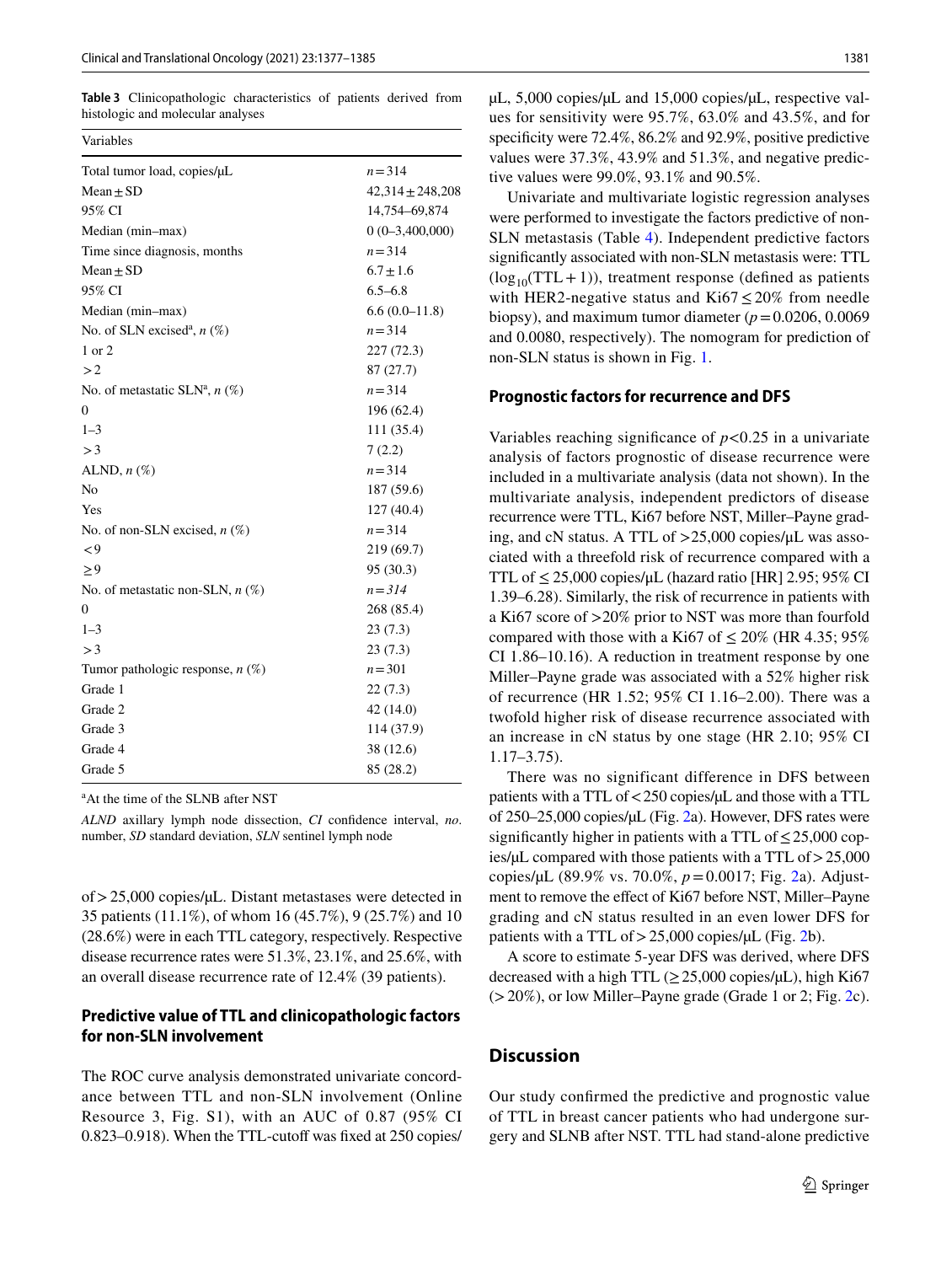| Variable           |                                                         | Univariate analysis |         | Multivariate analysis |         |
|--------------------|---------------------------------------------------------|---------------------|---------|-----------------------|---------|
|                    |                                                         | OR (95% CI)         | p value | OR (95% CI)           | p value |
| Clinical           | Max. tumor diameter                                     |                     |         |                       |         |
|                    | $>$ 20 mm vs. $\leq$ 20 mm                              | $3.23(1.52 - 6.86)$ | 0.0023  | $3.12(1.34 - 7.22)$   | 0.0080  |
|                    | Tumor grade                                             |                     |         |                       |         |
|                    | G1 vs. pCR                                              | 13.81 (1.62-117.94) | 0.0323  |                       |         |
|                    | $G2/G3$ vs. $pCR$                                       | 11.97 (1.51-94.69)  | 0.0494  |                       |         |
|                    | LVI                                                     | $2.47(1.15 - 5.27)$ | 0.0197  |                       |         |
|                    | Yes vs. No                                              |                     |         |                       |         |
| Pathologic         | $Log_{10}(TTL+1)$                                       | $1.54(1.20-1.96)$   | 0.0006  | $1.36(1.05-1.75)$     | 0.0206  |
|                    | <b>TTL</b>                                              |                     |         |                       |         |
|                    | $> 25,000$ vs. $\leq 25,000$ copies/µL                  | $3.37(1.48 - 7.66)$ | 0.0038  |                       |         |
|                    | HER <sub>2</sub> status                                 |                     |         |                       |         |
|                    | Positive vs. Negative                                   | $0.26(0.08 - 0.80)$ | 0.0186  |                       |         |
|                    | Ki67                                                    |                     |         |                       |         |
|                    | > 20% vs. ≤ 20%                                         | $0.31(0.14 - 0.66)$ | 0.0025  |                       |         |
| Treatment response | HER2-negative and Ki67 $\leq$ 20% from<br>needle biopsy |                     |         | $3.22(1.38 - 7.54)$   | 0.0069  |
|                    | Yes vs. No                                              | $3.58(1.68 - 7.66)$ | 0.0010  |                       |         |
|                    | Miller-Payne response <sup>a</sup>                      | $0.69(0.48 - 0.98)$ | 0.0382  |                       |         |

<span id="page-5-0"></span>**Table 4** Summary of univariate and multivariate analysis for non-SLN metastasis

a Comparison among grades

*CI* confdence interval, *HER2* human epidermal growth factor receptor 2, *LVI* lymphovascular infltration, *OR* odds ratio, *max*. maximum, *pCR* pathologic complete response, *SLN* sentinel lymph node, *TTL* total tumor load

<span id="page-5-1"></span>

value for non-SLN metastases ( $AUC = 0.87$ ). A nomogram was constructed, based on TTL and clinicopathologic factors also identifed as predictive of non-SLN involvement, and included a tumor size > 20 mm, and NST treatment response, and HER2-negative status in combination with a Ki67  $\leq$  20%. TTL at a cut-off of 25,000 copies/ $\mu$ L was an independent prognostic factor for disease recurrence and DFS over 5-year follow-up period.

Previous studies showing that TTL determined from molecular analysis is an independent predictor of metastatic non-SLN in breast cancer patients difered markedly from ours by having excluded patients who had received NST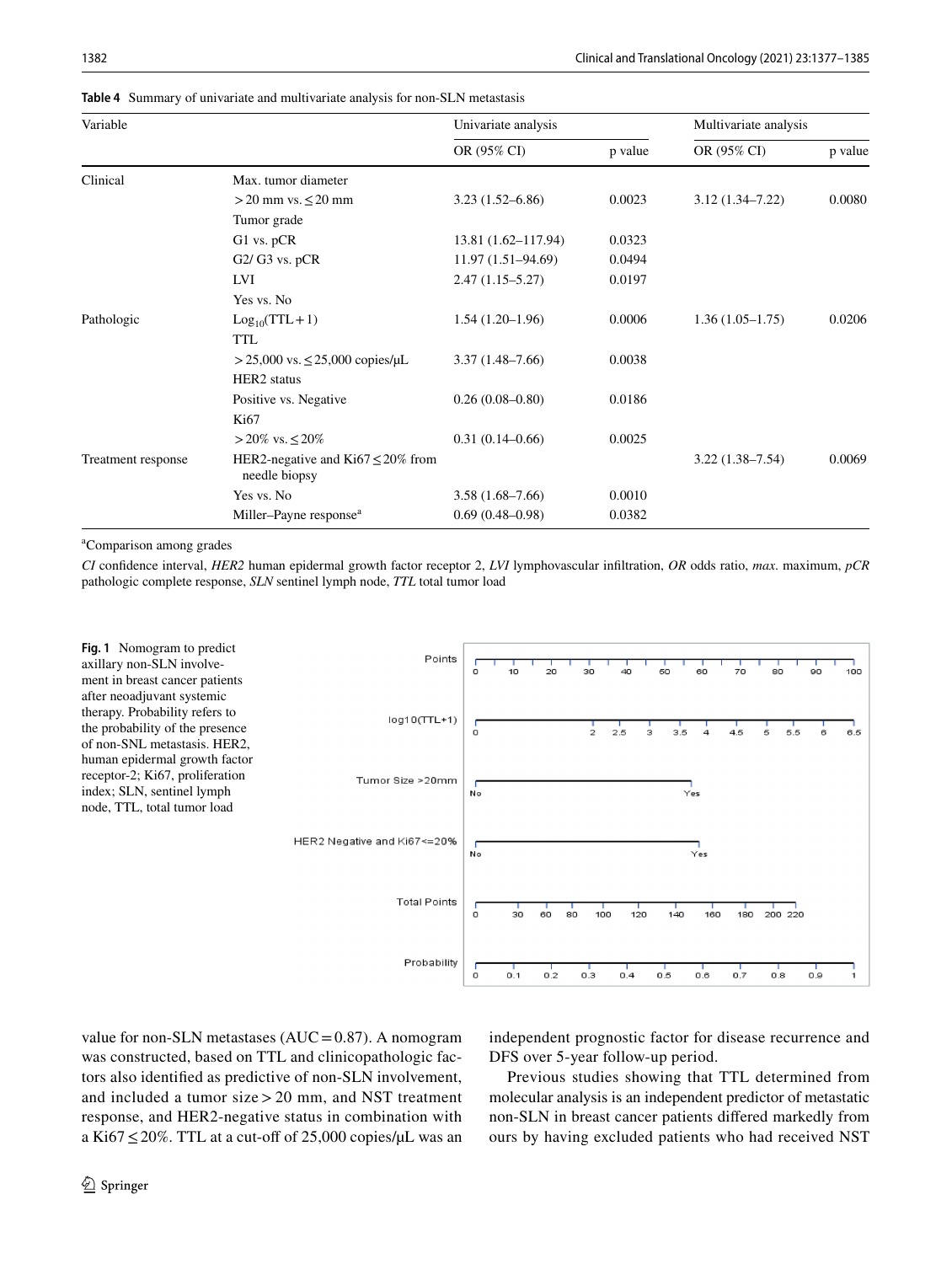

<span id="page-6-0"></span>**Fig. 2** Kaplan–Meier estimates of 5-year disease-free survival, **a** stratified by TTL (TTL<250 copies/µL [green], TTL 250-25,000 copies/µL [orange] and TTL>25,000 copies/µL [red], **b** unadjusted (solid lines) or adjusted by Ki67 before NST, Miller–Payne grading and cN status (dotted lines) by TTL (TTL≤25,000 copies/µL [green] and TTL > 25,000 copies/ $\mu$ L [red]), and **c** according to the DFS prognostic score, where Score 1 (blue) corresponds to a TTL of<25,000

and including only those with clinically negative ALNs [\[19,](#page-8-15) [23–](#page-8-19)[25](#page-8-20)]. Only 62% of those in our study had clinically negative ALN after NST. Since our patients were treated with NST, they were more likely to have more aggressive or advanced disease than the patients in these prior studies. There were, however, some similarities with our patient population, including that all or most patients were cT1–3, most patients did not have lymphovascular infltration, and all but one study [[23\]](#page-8-19) included a majority of patients with invasive ductal carcinoma.

The nomogram for prediction of non-SLN metastasis incorporated three parameters: TTL, tumor size, and a twocomponent histopathologic variable (HER2-negative tumor plus Ki67 of  $\leq$  20%). TTL and tumor size are parameters common to nomograms predicting non-SLN metastasis developed by other investigators [[24–](#page-8-21)[26](#page-8-22)]. For example, Shimazu and colleagues' intraoperative nomogram included

copies/µL, a Ki67 of  $\leq$  20% or Miller–Payne grade of 5, Score 2 (green) corresponds to TTL of  $\geq$  25,000 copies/ $\mu$ L, Ki67 > 20% or Miller–Payne grade of 3 or 4, Score 3 (orange) corresponds to a TTL of≥25,000 copies/µL, Ki67>20% or Miller–Payne grade of 1 or 2, and Score 4 (red) corresponds to a TTL of  $\geq$  25,000 copies/ $\mu$ L and a Ki67 of>20%. *DFS* disease-free survival, *NST* neoadjuvant systemic therapy, *TTL* total tumor load

TTL (log TTL) and tumor size (non-binary) as predictive variables [\[25\]](#page-8-20).

The amount of residual disease, especially in lymph nodes, after NST remains an important prognostic factor [[4\]](#page-8-3). In our study, high TTL  $(>25,000 \text{ copies/µL})$  after NST increased the risk of disease recurrence threefold compared with low TTL after NST. We found no signifcant diference in DFS prognosis between patients with a TTL of<250 copies/ $\mu$ L versus  $\geq$  250–25,000 copies/ $\mu$ L, suggesting that small metastases ( $>$  250 and  $<$  25,000 copies/ $\mu$ L) detected by OSNA have similar prognostic value to negative nodes, i.e. their clinical outcome is no worse than a patient with negative nodes. A diference in DFS prognosis was found at a cut-off of  $25,000$  copies/ $\mu$ L, where DFS was significantly shorter among patients with  $TTL > 25,000$  copies/ $\mu$ L than patients with TTL $\leq$ 25,000 copies/µL. We propose that this was related to prior administration of NST: a lower TTL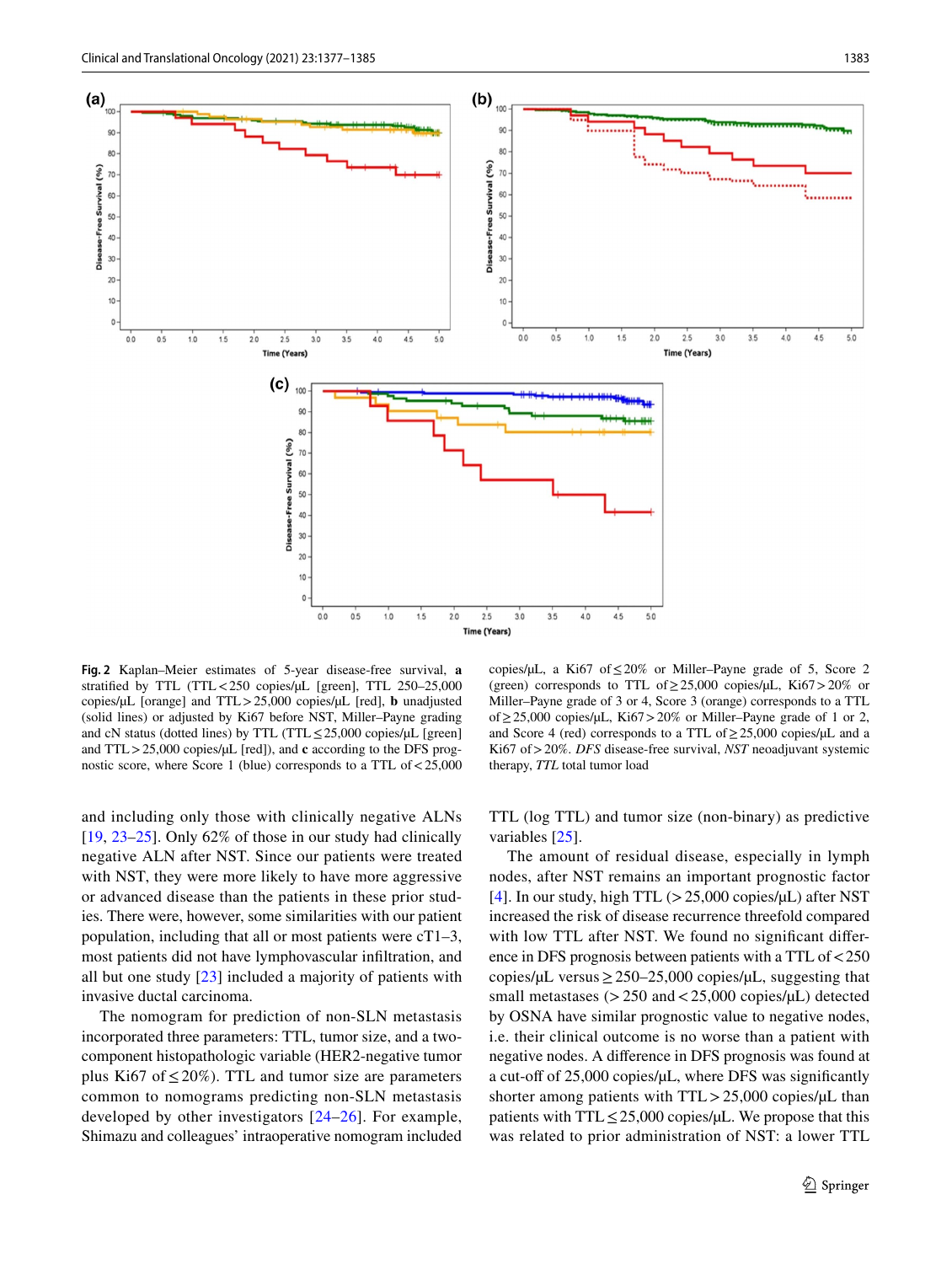would be expected in those in whom treatment was efective, indicating a greater likelihood of longer DFS (even if some macrometastases were found), whereas a high TTL after NST  $(>25,0000 \text{ copies/}\mu L)$  indicated a poor response to treatment and these patients would, therefore, be at greater risk of poor DFS. This diference in prognosis remained, even after adjusting for histopathologic grade, cN status and Ki67 score. Similar results for this TTL cut-off point have previously been reported in studies in patients that did not undergo prior NST  $[16, 17]$  $[16, 17]$  $[16, 17]$  $[16, 17]$ . In one of these studies, TTL was prognostic of 5-year DFS at a cut-off of  $> 25,000$  copies/  $\mu L$  ( $p = 0.041$ ), and had been determined using intraoperative OSNA assay of SLNs [[17\]](#page-8-12).

We developed a prognostic scoring tool for DFS, which included TTL, the Ki67 score before NST, and treatment response in the primary tumor (Miller–Payne grade). This score includes TTL determined from molecular analysis of the SLN, and conventional prognostic markers, and could be considered as valuable as other scores of residual disease (for example, the Residual Cancer Burden [[21](#page-8-17)]). The value of increased accuracy using molecular analysis of axillary node status has been previously demonstrated by many authors [[6–](#page-8-5)[12](#page-8-7)], and is further exemplifed in our study by the observation that the proportion of patients with nodal involvement prior to NST was lower than that as determined after NST by OSNA assay (24.0% vs. 30.3%).

The potential clinical value of predicting non-SLN involvement using TTL and a nomogram among breast cancer patients post-NST is to spare the patient undergoing ALND when there is a low probability of ALN metastases. While the ACOSOG Z001 trial demonstrated that ALND can be avoided in a select group of SLN-positive patients [\[27\]](#page-8-23), patients who have received NST such as those in our study do not meet ACOSOG Z001 criteria, and indeed application of these criteria seems to exclude the majority of SLN-positive patients [\[25\]](#page-8-20). Since an OSNA assay to determine TTL and thus non-SLN involvement can be performed intraoperatively  $[25, 26]$  $[25, 26]$  $[25, 26]$  $[25, 26]$ , it can also offer the advantage of clinical decision-making during primary surgery, avoiding a second surgery for ALND if required.

Study limitations attributable to the retrospective nature of the design included a lack of standardized NST and lack of a comparator control group. Also, molecular analysis by OSNA may not be as commonly available worldwide as it is in Europe and Japan. Finally, it may be argued by some that the use of whole nodes in the OSNA assay, precluding histologic analysis of the node, is a limitation. But multiple studies have shown that molecular assay is as accurate as conventional pathologic assessment, including in the post-NST setting [\[28](#page-8-24)].

In conclusion, this is the frst fully published study to establish the predictive and prognostic value of TTL derived from molecular analysis of the SLN in breast cancer patients after NST. Non-SLN axillary involvement could be predicted using a nomogram. TTL also had prognostic value, allowing classifcation of patients into diferent risk grades of disease recurrence and probability of DFS. Although prospective studies are required to confrm our fndings, our study supports the use of the intraoperative OSNA assay in breast cancer patients treated with NST.

**Supplementary Information** The online version contains supplementary material available at<https://doi.org/10.1007/s12094-020-02530-4>.

**Acknowledgements** The authors would like to thank the Sociedad Española de Senología y Patología Mamaria (SESPM) and Sociedad Española de Anatomía Patológica (SEAP) for fostering this study. The authors also thank Tracy Harrison of Springer Healthcare Communications who provided technical and native-English editing of the manuscript prior to submission. This assistance was funded by SYSMEX, España S.L.

**Author contributions** Each author gathered and processed the data of his corresponding site. Begoña Vieites and Vicente Peg were the major contributors in writing the manuscript. All authors read and approved the fnal manuscript.

**Funding** This study was supported by a grant from Sysmex España S.L. The sponsor coordinated data collection from study centers, and funded the statistical analysis and medical writing assistance.

**Data availability** The datasets generated and/or analyzed during the current study are not publicly available due to confdentiality reasons but are available from the corresponding author on reasonable request.

#### **Compliance with ethical standards**

**Conflict of interests** The authors declare that they have no competing interests.

**Ethics approval** The study was conducted in accordance with the Declaration of Helsinki and guidelines for Good Clinical Practice, after obtaining PEIBA Ethics Committee (Portal de Ética de la Investigación Biomédica de Andalucía) approval.

**Informed consent** The ethic committee confrmed that there was no need of informed consent for this study.

**Open Access** This article is licensed under a Creative Commons Attribution 4.0 International License, which permits use, sharing, adaptation, distribution and reproduction in any medium or format, as long as you give appropriate credit to the original author(s) and the source, provide a link to the Creative Commons licence, and indicate if changes were made. The images or other third party material in this article are included in the article's Creative Commons licence, unless indicated otherwise in a credit line to the material. If material is not included in the article's Creative Commons licence and your intended use is not permitted by statutory regulation or exceeds the permitted use, you will need to obtain permission directly from the copyright holder. To view a copy of this licence, visit<http://creativecommons.org/licenses/by/4.0/>.